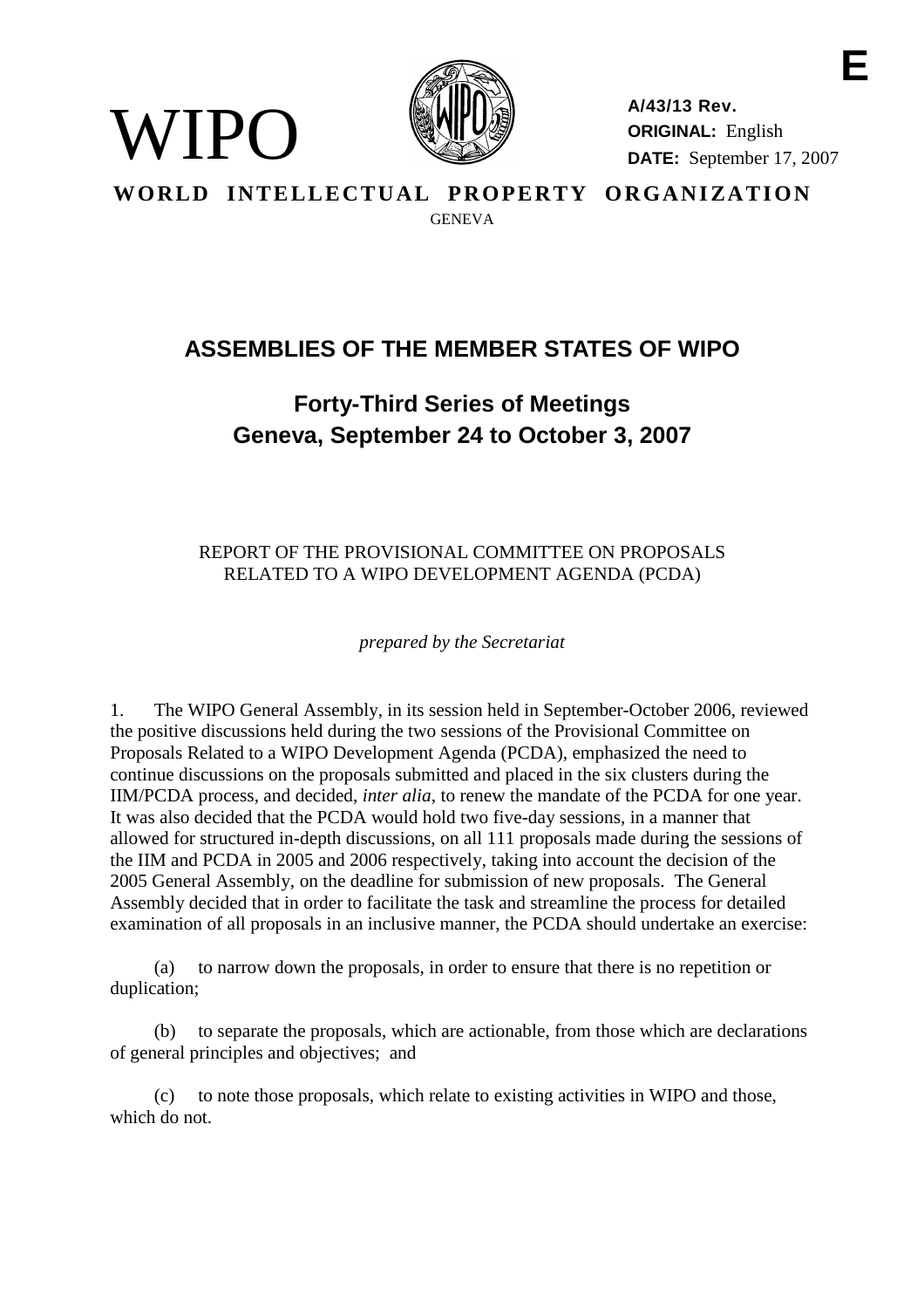In this regard, the Chair of the General Assembly was requested to produce, in consultation with Member States, initial working documents. It was also decided that the PCDA would report to the 2007 General Assembly, with recommendations for action on the agreed proposals, and on a framework for continuing to address, and where possible to move forward, on the other proposals following the 2007 General Assembly.

2. The third session of the PCDA, was held from February 19 to 23, 2007, and the fourth session from June 11 to 15, 2007. Ambassador C. Trevor Clarke, Permanent Representative of Barbados, and Ambassador Muktar Djumaliev, Permanent Representative of Kyrgyzstan, were Chair and Vice-Chair for both the sessions of the PCDA.

3. The third session of the PCDA was attended by 106 Member States and 48 Observers. The PCDA decided to admit, on an *ad hoc* basis, two non-accredited Non-Governmental Organizations (NGOs), namely Yale Information Society Project and Knowledge Ecology International, without implications as to their status for future WIPO meetings. The PCDA discussed the working document prepared by Ambassador Enrique A. Manalo, Chair of the General Assembly, and decided to use it as a working document of the PCDA (PCDA/3/2). The delegations expressed their views on the proposals listed in the various clusters, in Annex A of that document. After discussions, the PCDA agreed to a list of 24 proposals, contained in Annex 1 of document PCDA/3/3. However, the Delegation of Colombia expressed its reservation in respect of proposal 11 in Cluster B. It was also agreed that these proposals would form a part of the final list of agreed proposals, to be recommended for action to the 2007 General Assembly, after the June 2007 session of the PCDA. The Report of the third session is contained in document PCDA/3/3.

4. The fourth session of the PCDA was attended by 93 Member States and 40 observers. The PCDA decided to admit, on an *ad hoc* basis, three non-accredited NGOs, namely, the Centre for International Governance, School of Law, University of Leeds, United Kingdom; Institute for Trade, Standards and Sustainable Development, United States of America, and Global Economic Governance Programme, University of Oxford, United Kingdom, without implications as to their status for future WIPO meetings. The delegations expressed their views on the proposals listed in the various clusters, in Annex B of document PCDA/3/2, and agreed to a list of 21 proposals. The Report of the fourth session is contained in document PCDA/4/3.

5. The following recommendations were agreed to by the Meeting:

"The PCDA decided to make the following recommendations to the 2007 General Assembly:

(a) To adopt the recommendations for action in the agreed proposals contained in Annex I.

(b) To immediately implement the recommendations contained in the list submitted by the Chair of the PCDA, in accordance with paragraph 61 of the report of the fourth session of the PCDA.

(c) A Committee on Development and IP be established immediately to: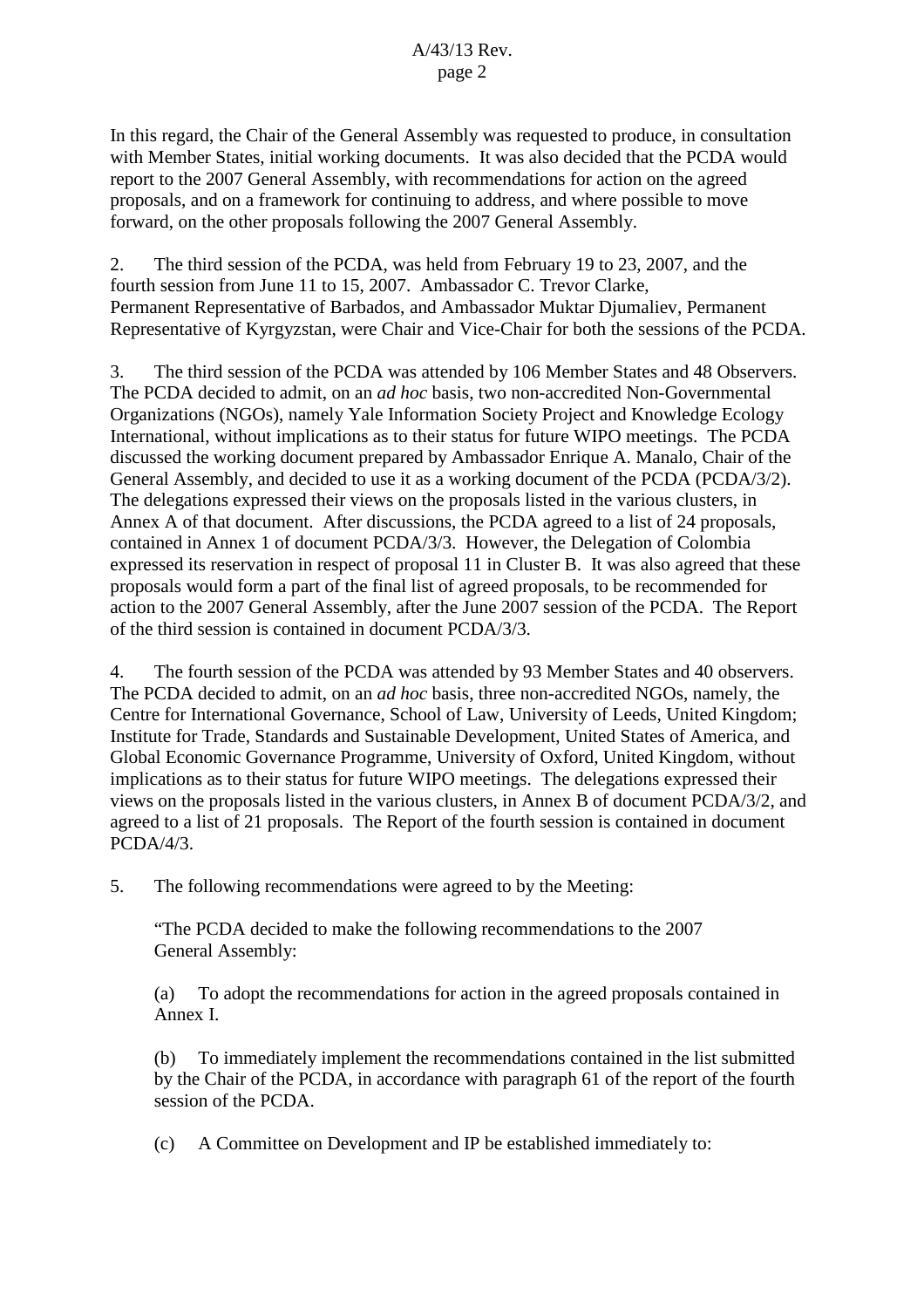(i) develop a work-program for implementation of the adopted recommendations;

(ii) monitor, assess, discuss and report on the implementation of all recommendations adopted, and for that purpose it shall coordinate with relevant WIPO bodies;

(iii) discuss IP and development related issues as agreed by the Committee, as well as those decided by the General Assembly.

(d) The Committee will be composed of the Member States of WIPO and open to the participation of all accredited intergovernmental and non-governmental organizations. It will consider and adopt rules of procedure based on the WIPO General Rules of Procedure at its first meeting, which will be convened in the first half of 2008. The number and duration of meetings of the Committee are to be decided by the General Assembly.

(e) For the first meeting of the Committee, the present Chair of the PCDA is requested to prepare initial working documents, including a draft work program in consultation with Member States and the Secretariat. The draft work program should address*, inter alia*, the financial and human resources requirements for inclusion in WIPO's budgetary planning process.

(f) The Committee will report and may make recommendations annually to the General Assembly.

(g) The PCIPD shall cease to exist and the mandate of the PCDA will not be renewed."

Annex I referred to in paragraph 5(a) is reproduced in the Annex to the present document.

*6. The WIPO General Assembly is invited to consider and approve the proposal, as contained in paragraph 5 of this document.*

*7. The WIPO Conference is invited to consider and approve the proposal relating to the Permanent Committee on Cooperation for Development Related to Intellectual Property (PCIPD), as contained in paragraph 5(g) of this document.* 

[Annex follows]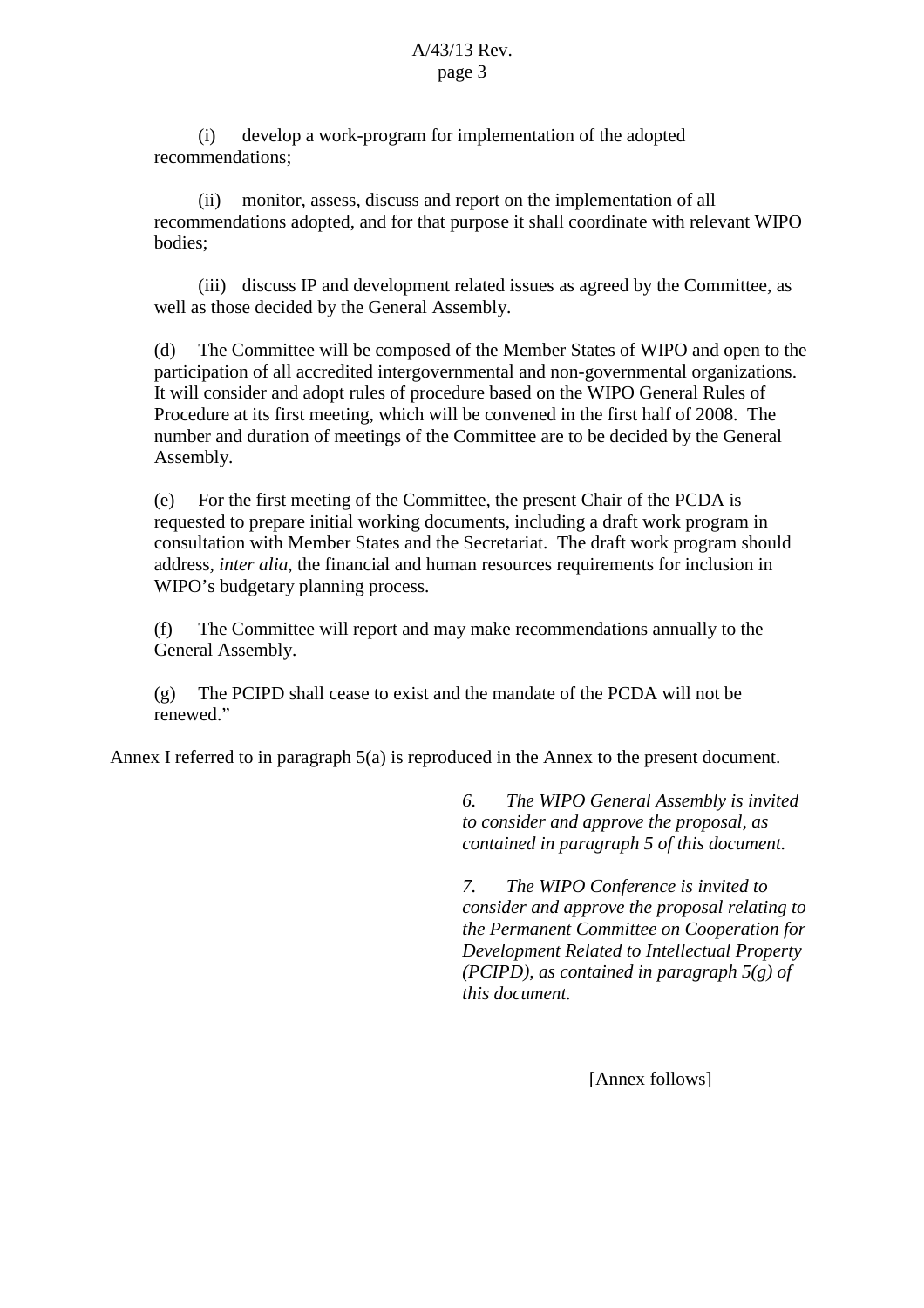#### $A/43/13$  Rev

## ANNEX

## CLUSTER A: TECHNICAL ASSISTANCE AND CAPACITY BUILDING

1. WIPO technical assistance shall be, *inter alia*, development-oriented, demand-driven and transparent, taking into account the priorities and the special needs of developing countries, especially LDCs, as well as the different levels of development of Member States and activities should include time frames for completion. In this regard, design, delivery mechanisms and evaluation processes of technical assistance programs should be country specific.

2. Provide additional assistance to WIPO through donor funding, and establish Trust-Funds or other voluntary funds within WIPO specifically for LDCs**,** while continuing to accord high priority to finance activities in Africa through budgetary and extra-budgetary resources, to promote, *inter alia*, the legal, commercial, cultural, and economic exploitation of intellectual property in these countries.

3. Increase human and financial allocation for technical assistance programs in WIPO for promoting a, *inter alia*, development-oriented IP culture, with an emphasis on introducing intellectual property at different academic levels and on generating greater public awareness on IP.

4. Place particular emphasis on the needs of SMEs and institutions dealing with scientific research and cultural industries and assist Member States, at their request, in setting-up appropriate national strategies in the field of IP.

5. WIPO shall display general information on all technical assistance activities on its website, and shall provide, on request from Member States, details of specific activities, with the consent of the Member State(s) and other recipients concerned, for which the activity was implemented.

6. WIPO's technical assistance staff and consultants shall continue to be neutral and accountable, by paying particular attention to the existing Code of Ethics, and by avoiding potential conflicts of interest. WIPO shall draw up and make widely known to the Member States a roster of consultants for technical assistance available with WIPO.

7. Promote measures that will help countries deal with IP related anti-competitive practices, by providing technical cooperation to developing countries, especially LDCs, at their request, in order to better understand the interface between intellectual property rights and competition policies.

8. Request WIPO to develop agreements with research institutions and with private enterprises with a view to facilitating the national offices of developing countries, especially LDCs, as well as their regional and sub-regional IP organizations to access specialized databases for the purposes of patent searches.

9. Request WIPO to create, in coordination with Member States, a database to match specific IP-related development needs with available resources, thereby expanding the scope of its technical assistance programs, aimed at bridging the digital divide.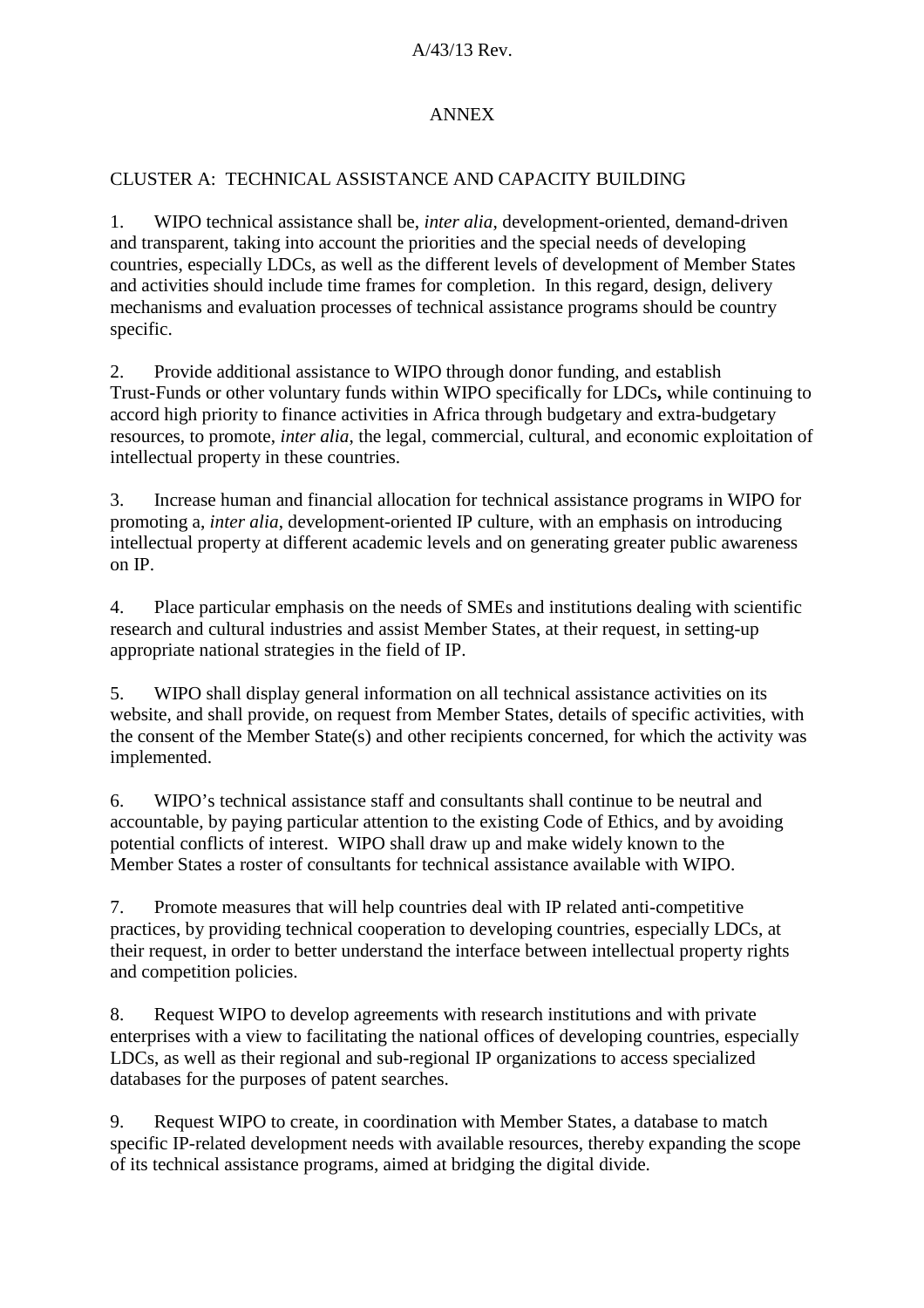10. To assist Member States to develop and improve national IP institutional capacity through further development of infrastructure and other facilities with a view to making national IP institutions more efficient and promote fair balance between IP protection and the public interest. This technical assistance should also be extended to sub-regional and regional organizations dealing with IP.

11. To assist Member States to strengthen national capacity for protection of domestic creations, innovations and inventions and to support development of national scientific and technological infrastructure, where appropriate, in accordance with WIPO's mandate.

12. To further mainstream development considerations into WIPO's substantive and technical assistance activities and debates, in accordance with its mandate.

13. WIPO's legislative assistance shall be, *inter alia*, development-oriented and demand-driven, taking into account the priorities and the special needs of developing countries, especially LDCs, as well as the different levels of development of Member States and activities should include time frames for completion.

14. Within the framework of the agreement between WIPO and the WTO, WIPO shall make available advice to developing countries and LDCs, on the implementation and operation of the rights and obligations and the understanding and use of flexibilities contained in the TRIPS Agreement.

#### CLUSTER B: NORM-SETTING, FLEXIBILITIES, PUBLIC POLICY AND PUBLIC DOMAIN

- 15. Norm-setting activities shall:
	- be inclusive and member driven;
	- take into account different levels of development:
	- take into consideration a balance between costs and benefits;
	- be a participatory process, which takes into consideration the interests and priorities of all WIPO Member States and the viewpoints of other stakeholders, including accredited inter-governmental organizations and non-governmental organizations; and
	- be in line with the principle of neutrality of the WIPO Secretariat.

16. Consider the preservation of the public domain within WIPO's normative processes and deepen the analysis of the implications and benefits of a rich and accessible public domain.

17. In its activities, including norm-setting, WIPO should take into account the flexibilities in international IP agreements, especially those which are of interest to developing countries and LDCs.

18. To urge the IGC to accelerate the process on the protection of genetic resources, traditional knowledge and folklore, without prejudice to any outcome, including the possible development of an international instrument or instruments.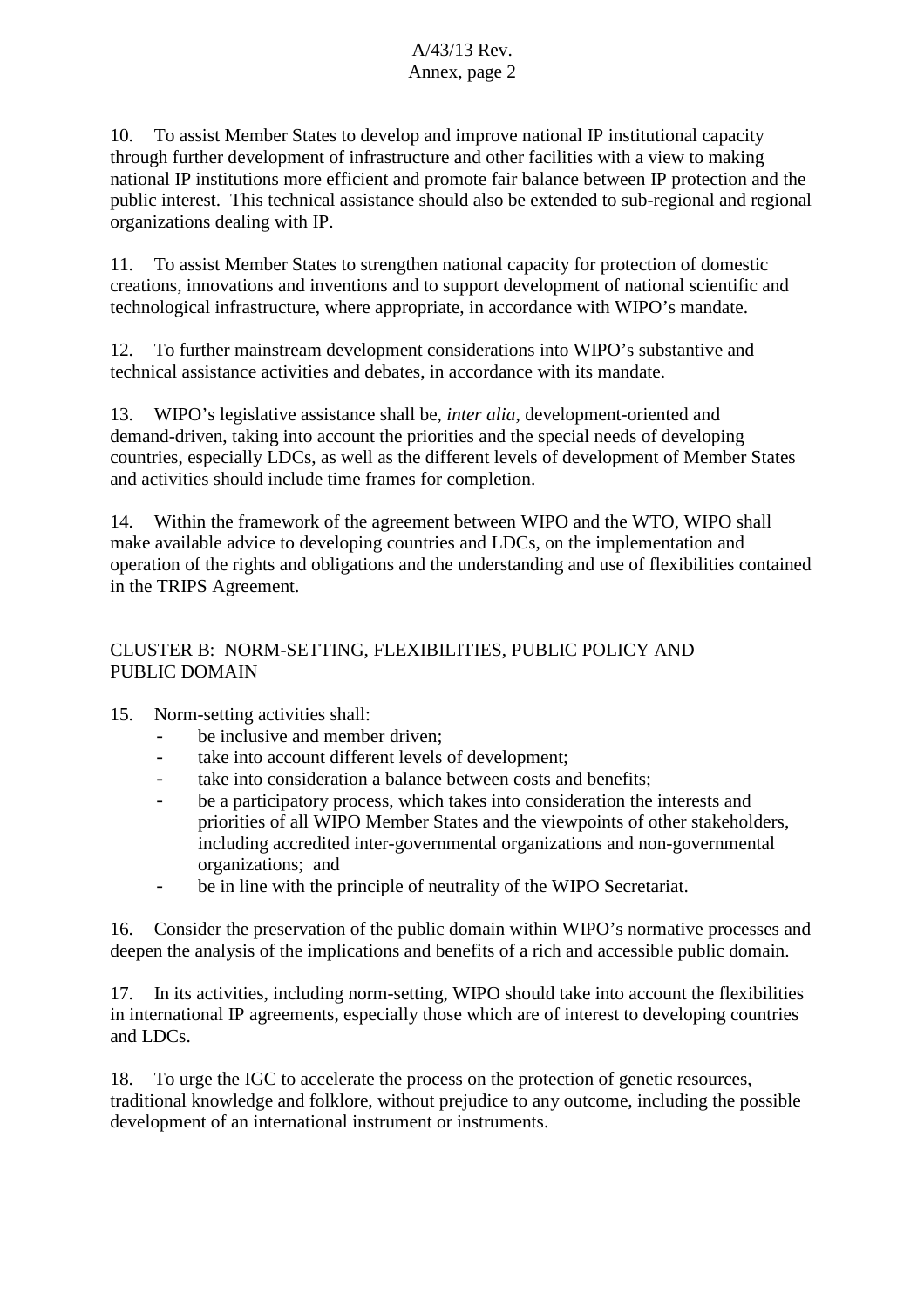19. To initiate discussions on how, within WIPO's mandate, to further facilitate access to knowledge and technology for developing countries and LDCs to foster creativity and innovation and to strengthen such existing activities within WIPO.

20. To promote norm-setting activities related to IP that support a robust public domain in WIPO's Member States, including the possibility of preparing guidelines which could assist interested Member States in identifying subject matters that have fallen into the public domain within their respective jurisdictions.

21. WIPO shall conduct informal, open and balanced consultations, as appropriate, prior to any new norm-setting activities, through a member-driven process, promoting the participation of experts from Member States, particularly developing countries and LDCs.

WIPO's norm-setting activities should be supportive of the development goals agreed within the UN system, including those contained in the Millennium Declaration.

The WIPO Secretariat, without prejudice to the outcome of Member States considerations, should address in its working documents for norm-setting activities, as appropriate and as directed by Member States, issues such as: (a) safeguarding national implementation of intellectual property rules (b) links between IP and competition (c) IP-related transfer of technology (d) potential flexibilities, exceptions and limitations for Member States and (e) the possibility of additional special provisions for developing countries and LDCs.

23. To consider how to better promote pro-competitive IP licensing practices, particularly with a view to fostering creativity, innovation and the transfer and dissemination of technology to interested countries, in particular developing countries and LDCs.

#### CLUSTER C: TECHNOLOGY TRANSFER, INFORMATION AND COMMUNICATION TECHNOLOGIES (ICT) AND ACCESS TO KNOWLEDGE

24. To request WIPO, within its mandate, to expand the scope of its activities aimed at bridging the digital divide, in accordance with the outcomes of the World Summit on the Information Society (WSIS) also taking into account the significance of the Digital Solidarity Fund (DSF).

25. To explore IP-related policies and initiatives necessary to promote the transfer and dissemination of technology, to the benefit of developing countries and to take appropriate measures to enable developing countries to fully understand and benefit from different provisions, pertaining to flexibilities provided for in international agreements, as appropriate.

26. To encourage Member States, especially developed countries, to urge their research and scientific institutions to enhance cooperation and exchange with research and development institutions in developing countries, especially LDCs.

27. Facilitating IP-related aspects of ICT for growth and development: Provide for, in an appropriate WIPO body, discussions focused on the importance of IP-related aspects of ICT, and its role in economic and cultural development, with specific attention focused on assisting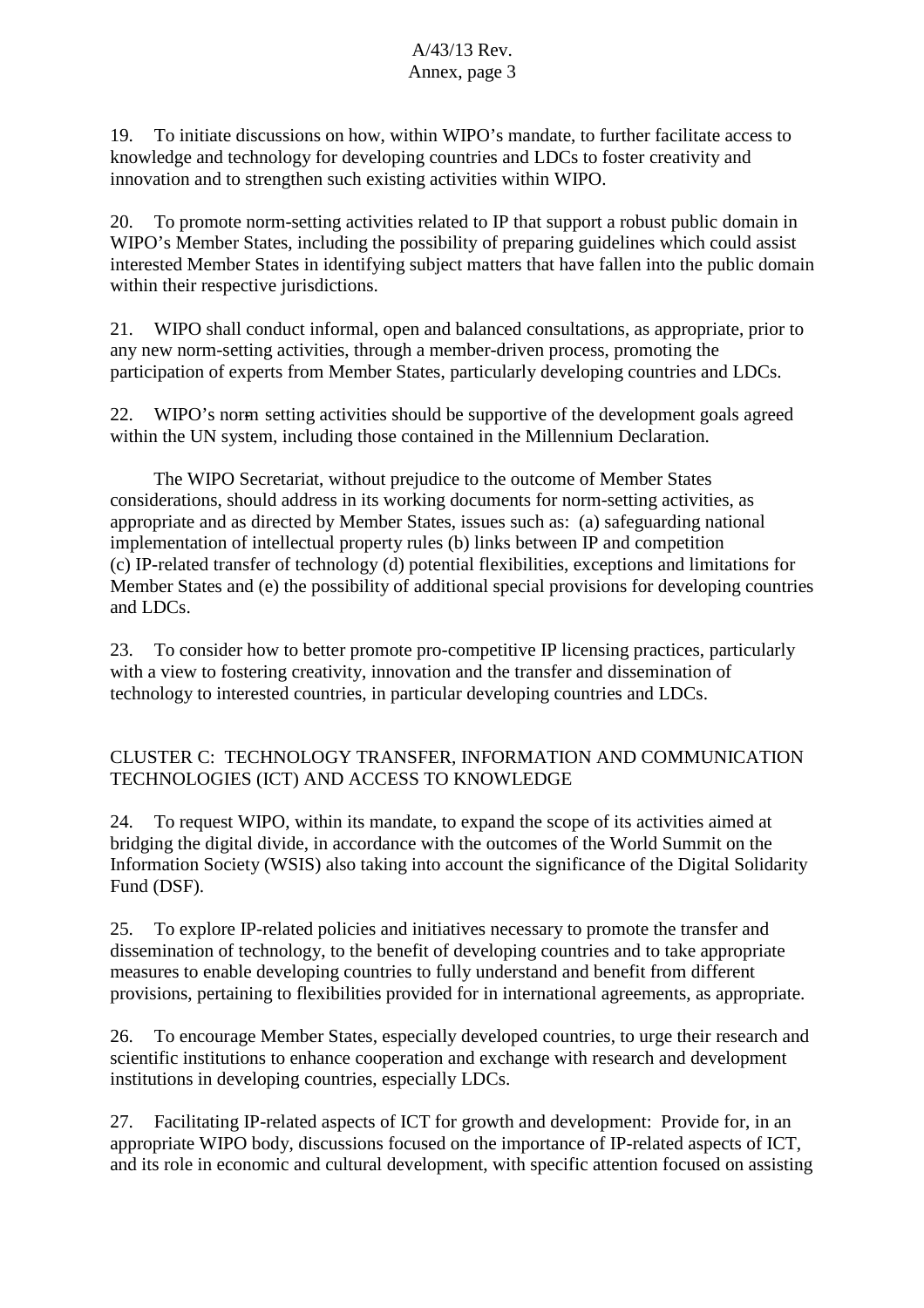Member States to identify practical IP-related strategies to use ICT for economic, social and cultural development.

28. To explore supportive IP-related policies and measures Member States, especially developed countries, could adopt for promoting transfer and dissemination of technology to developing countries.

29. To include discussions on IP-related technology transfer issues within the mandate of an appropriate WIPO body.

30. WIPO should cooperate with other intergovernmental organizations to provide to developing countries, including LDCs, upon request, advice on how to gain access to and make use of IP-related information on technology, particularly in areas of special interest to the requesting parties.

31. To undertake initiatives agreed by Member States, which contribute to transfer of technology to developing countries, such as requesting WIPO to facilitate better access to publicly available patent information.

32. To have within WIPO opportunity for exchange of national and regional experiences and information on the links between IP rights and competition policies.

# CLUSTER D: ASSESSMENT, EVALUATION AND IMPACT STUDIES

33. To request WIPO to develop an effective yearly review and evaluation mechanism for the assessment of all its development-oriented activities, including those related to technical assistance, establishing for that purpose specific indicators and benchmarks, where appropriate.

34. With a view to assisting Member States in creating substantial national programs, to request WIPO to conduct a study on constraints to intellectual property protection in the informal economy, including the tangible costs and benefits of IP protection in particular in relation to generation of employment.

35. To request WIPO to undertake, upon request of Member States, new studies to assess the economic, social and cultural impact of the use of intellectual property systems in these States.

36. To exchange experiences on open collaborative projects such as the Human Genome Project as well as on IP models.

37. Upon request and as directed by Member States, WIPO may conduct studies on the protection of intellectual property, to identify the possible links and impacts between IP and development.

38. To strengthen WIPO's capacity to perform objective assessments of the impact of the organization's activities on development.